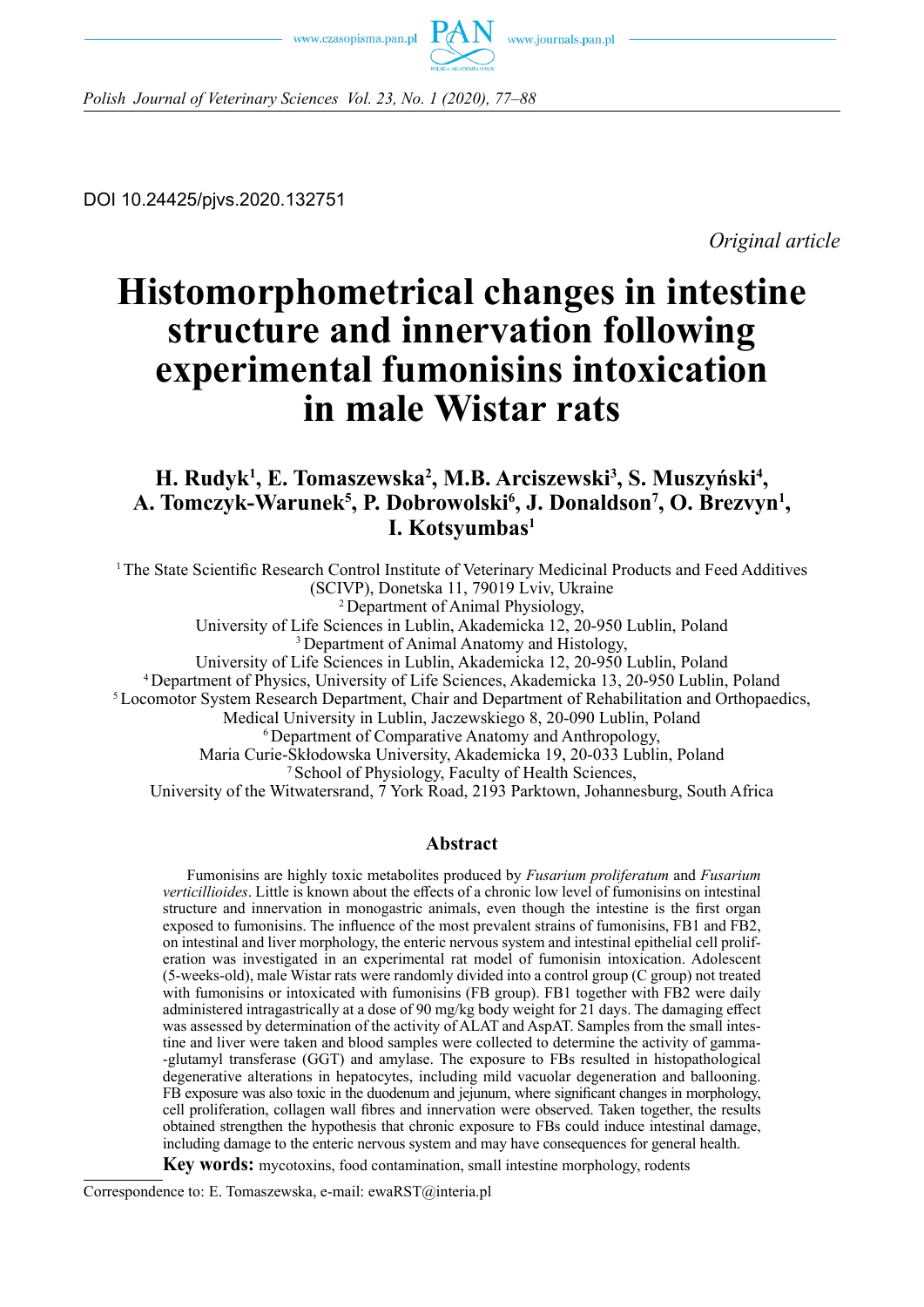## **Introduction**

*Fusarium proliferatum* and *Fusarium verticillioides* produce highly toxic metabolites called fumonisins*,*  that are present in cereal grains or crop products and are resistant to the pelleting process. Various strains of fumonisins exist, including fumonisins A, C, P and four different fumonisins B (FBs). However, only FB1 and FB2 are toxicologically significant due to their relative abundance in feed (Šegvić and Pepeljnjak 2001). FBs are involved in the regulation of cell growth, differentiation and even cancer transformation as they have been shown to be inhibitors of *de novo* sphingolipid synthesis, including the synthesis of lipids via nerve cells (Ross et al. 1992). The species most susceptible to the effects of FBs are horses and pigs, in which clinical problems associated with FB ingestion have been reported (equine leukoencephalomalacia; porcine pulmonary edema) (Voss et al. 2007). Additionally, hepatic or renal FB toxicity has been observed in horses, sheep, rodents and poultry (Riley and Voss 2006, Antonissen et al. 2015). Several studies have demonstrated immunotoxic and carcinogenic effects attributed to FB1 (Norred et al. 1993). FBs are also possible etiological factors in the skeletal problems observed in livestock (Kierończyk et al. 2017). Since 2002 FB1 has been considered by the International Agency for Research on Cancer as possibly carcinogenic to humans (Group 2B). The European Commission and the FDA in the USA have issued guidelines on the total amount of fumonisins that are acceptable in human foods and animal feed (FDA 2001, EC 2006). FBs are most frequently detected in South American (77%), African (72%) and Southern European (70%) samples. The economic loss in animal husbandry is difficult to calculate as information about subclinical effects on animal health and productivity losses caused by chronic low level exposure is limited (Voss et al. 2007, Antonissen et al. 2015).

Reduced villus length and villus-to-crypt ratio was noted in the jejunum of broilers exposed to high FB1 concentrations (≥100 mg/kg feed) for 28 days (Rauber et al. 2013). Similarly, following two weeks of exposure to FB1 (300 mg/kg feed), villus atrophy and goblet cell hyperplasia was observed in broiler chickens (Brown et al. 1992). The intestinal epithelial integrity in pigs was disturbed as a result of FB1 on the expression of cell junction proteins E-cadherin and occludin (Bouhet and Oswald 2007, Basso et al. 2013). Furthermore, FB1, alone or with FB2, modulates intestinal immunity and modifies the fecal microbiota composition in pigs (Burel et al. 2013).

The awareness of fumonisins intoxication is increasing and the effects of subclinical intoxication are being intensively investigated. However, still little is known about the effects of a chronic low level of FBs on intestinal structure and innervation in monogastric animals, although the intestine is the first organ exposed to FBs.

The objective of this study was to evaluate the effects of FB1 together with FB2 on the intestinal and liver morphology, the enteric nervous system and epithelial cell proliferation.

## **Materials and Methods**

All experimental procedures were approved by the Local Ethics Committee at the State Scientific Research Control Institute of Veterinary Medicinal Products and Feed Additives (SCIVP), Lviv, Ukraine, and complied with the Directive 2010/63/EU of the European Parliament and of the Council on the protection of animals used for scientific purposes.

FBs culture material was produced *in vitro* from a culture of *F. verticillioides* (Institute of Veterinary Medicine of The National Academy of Agrarian Sciences of Ukraine, Kiev, Ukraine) in tryptone glucose yeast broth medium in Petri dishes. Autoclaved, sterilized corn grains were plated equidistantly in Petri dishes and incubated at 25ºC for 4-5 weeks. The contaminated grains were then ground and extracted with ethanol for 24 h. The extract obtained was then filtered and concentrated by evaporation. As shown by HPLC analysis (National Veterinary Research Institute, Puławy, Poland), the contaminated corn contained 75% of FB1 and 25% of FB2 (182.0 and 59.5 µg/kg, respectively) (Rudyk et al. 2019).

Twelve adolescent (5-weeks-old) male Wistar rats were housed individually in polypropylene cages (the dimensions of 380 x 200 x 590 mm) and allowed a one week acclimatization period, during which they were accustomed to the laboratory conditions. The rats were kept at a temperature of 21±3°C, humidity of 55±5%, with a 12h/12h day/night cycle and had free access to water. After the acclimatization period, the rats were randomly allocated to either a control group  $(C \text{ group}; \text{n=6})$  not treated with fumonisins and a group intoxicated with fumonisins (FB group; n=6). The rats in both groups were fed *ad libitum* standard laboratory rodents diet. Fumonisin toxicosis was induced in the rats from the FB group by daily intragastric administration of FBs (FB1+FB2). FBs have been given at a dose of 90 mg/kg body weight per rat in 0.5 ml of 0.9% saline solution for 21 days by oral gavage. Control animals received saline solution only in the corresponding amount and manner. As the median lethal dose  $(LD_{50})$  of FB for rats is not known (McKean et al. 2006), in the preliminary study  $LD_{50}$ (900 mg/kg body weight) was established. The dose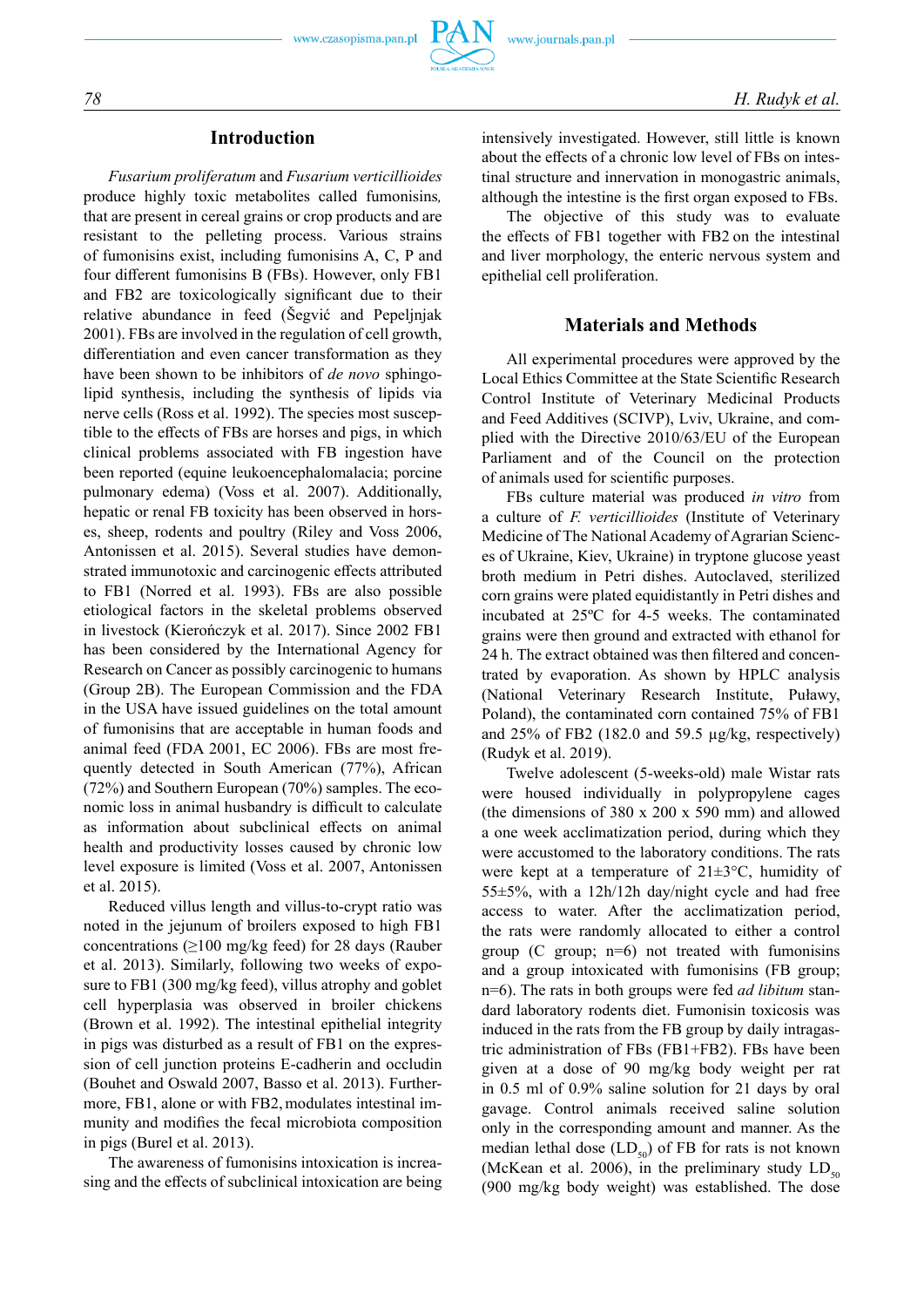

*Histomorphometrical changes in intestine structure ... 79*



Fig. 1. Representative pictures of intestinal myenteron (**A**, **B**); crypts (**C**, **D**) and villus (**E**, **F**) in formaldehyde-fixed sections from the jejunum of rats from the control group (**A**, **C**, **E**) and from the FB-intoxicated group (**B**, **D**, **F**). A and B show measurement scheme of longitudinal (a continuous green line) and circular (a continuous yellow line); **C** and **D** show measurement scheme of the depth (a long dashed yellow line) and the thickness (a short dashed yellow line) of the crypt; **E** and **F** show measurement scheme of the length (a long dashed yellow line) and the thickness (a short dashed yellow line) of the villus. Representative pictures of the immunohistichemical reactions for Ki-67 done on formaldehyde-fixed sections from the jejunum of rats from the control group (**G**) and from the FB-intoxicated group (**H**). Black arrows show representative positive reactions. Each scale bar =  $100 \mu$ m.

of FB1+FB2 (75% and 25%, respectively) administered was equal to 0.1 of the established  $LD_{50}$  value and was sufficient to induce subclinical intoxication in all of the infected rats in this study. After 21 days rats were fasted for 24 hours, weighed and euthanized by  $CO<sub>2</sub>$ inhalation.

Blood samples were collected immediately, using standard venipuncture of the heart, into 6 ml vacuum tubes, for hematological and biochemical analyses. Serum was immediately separated by centrifugation and frozen at -80ºC for further analyses. Toxicosis was confirmed by raised liver enzyme activities. Liver and kidneys were dissected out and weighed. Liver and small intestine samples were collected for histomorphometrical analyses.

#### **Serum biochemical analyses**

Blood serum activity of aspartate transaminase (AST), alanine transaminase (ALT), gamma-glutamyl transferase (GGT) and amylase were determined colorimetrically using a Mindray BS-120 biochemical analyzer (Bio-Medical Electronics, Shenzhen, China) and sets of ready-made biochemical reagent kits (Alpha Diagnostics, Warsaw, Poland). Given that both the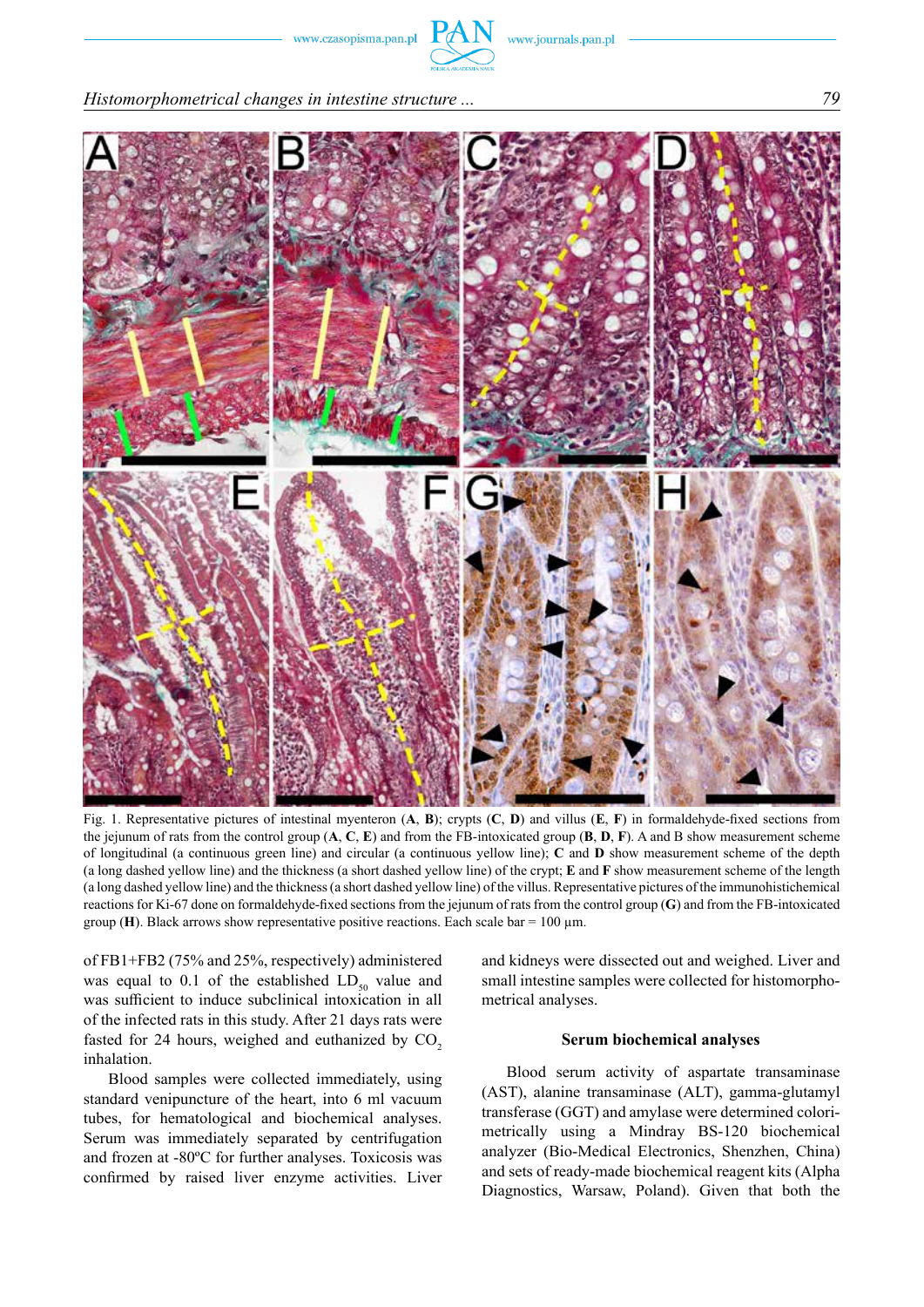activity of AST and ALT were determined, the ratio of AST and ALT was calculated as the de Ritis coefficient (Botros and Sikaris 2013).

## **Tissue collection and histomorphometrical analysis**

One 1.0-cm-long segment from the duodenum (10 mm distal to the pylorus) and one 1.0-cm-long segment from the jejunum (50% of the total length of jejunum) were obtained from each rat and gently cut open longitudinally along the mesentery line, avoiding any damage to the mucosa. Intestinal samples were washed gently with warm (37ºC) 0.9% saline solution, then placed flat (without being stretched) into standard histological cassettes in such a way that the mucosa had no contact with any of the cassette walls. The liver samples were collected from the same lobe in each rat. All samples were fixed in 4% buffered formaldehyde (pH 7.0) for 24 hours (Klebaniuk et al. 2018). Next, all samples (liver and small intestine) were dehydrated in Ottix Plus, cleared in Ottix Shaper solvent substitutes (DiaPath, Martinengo, Italy) and then embedded in paraffin using a tissue processor (STP 120, Thermo Scientific, Waltham, MA, USA). Paraffin-fixed samples were sectioned and subjected to histology as previously described (Tomaszewska et al. 2017, 2018a). Briefly, twenty 4 μm thick cross sections (with 10-μm interval after each five-slice section) were cut with a microtome (Microm HM 360, Microm, Walldorf, Germany). Each of the five semi-serial cuts was then placed on one microscopic slide. In further analysis, two of the five cuts from each slide were analyzed.

Masson's trichrome staining was used to differentiate the structures of the small intestine wall (Tomaszewska et al. 2018b). Picrosirius red staining (PSR) was used to differentiate collagen fibers in the connective tissue, where thicker collagen fibres (type I or mature collagen) are red and thinner fibers (type III or immature collagen) are green in polarized light (Tomaszewska et al. 2014). The images were obtained with the use of an optical microscope (Olympus CX43; Olympus, Tokyo, Japan) equipped with a CDD camera (SC50 Olympus, Tokyo, Japan).

The thickness of the myenteron (longitudinal and circular lamina, as presented in Fig. 1A, 1B), submucosa, mucosa and villus epithelium (the height of enterocytes, measured as the distance from brush- -border membrane to the basolateral membrane) were analyzed in the following manner: eight measurements of each variable were made on each of the slices analyzed, which gives 64 measurements from each sample of intestine (duodenum and jejunum), from each rat (as described above, two slices from each of 4 slides from each rat were analyzed). The 64 measurements were then averaged and expressed as the mean thickness for each rat. Finally, these 6 mean measurements from 6 rats were used to calculate a mean thickness of myenteron, submucosa, mucosa or villus epithelium for one treatment group.

The total number of crypts and villi per millimeter of mucosa were counted from four different sections on each of the slides analyzed. Crypt depth (defined as the depth of the invagination between adjacent villi, from the bottom of crypt to the base of the villus, Fig. 1C, 1D) and width (measured in the middle of the crypt depth), villus height (from the tip of the villus to the villus–crypt junction, Fig. 1E, 1F) and width (measured in the middle of the villus height, Fig. 1E, 1F), the ratio of villi length to crypt depth (villus/crypt ratio) and the number of enterocytes and goblet cells per 100 µm of villus epithelium were calculated for four vertically oriented and well defined villi and crypts for each of the slices analyzed. A total of 32 measurements of each parameters listed above for each rat were obtained (4 measurements on 2 slices on 4 slides). They were used to calculate the mean value, per rat. Finally, these means from the six rats in each group were used to calculate the mean per single treatment group. The small intestinal absorptive surface measurements were taken under the same scheme as describes elsewhere (Kisielinski et al. 2002).

Microscopic observation of the liver samples allowed us to identify and assess normal liver structure, including portal triads and terminal hepatic venules, which are necessary for the evaluation of lobular architecture and the presence of small hepatocytes (a characteristic of hepatic tissue regeneration). Moreover, the following parameters were analyzed: intercellular space and amount of collagen (%); fractal dimension of intercellular space; total number of cells per mm<sup>2</sup>; total hepatocyte number per mm<sup>2</sup>; non-hepatocyte cell numbers per mm<sup>2</sup>; hepatocyte nuclei number per mm<sup>2</sup>; number of mononuclear hepatocytes per mm<sup>2</sup>; number of multinucleated hepatocytes per mm<sup>2</sup>.

All analyses of the captured images (intestine and liver) were performed with the use of graphical analysis software Olympus cellSens version 1.5 (Olympus, Tokyo, Japan). The structure of the liver was analyzed with the use of graphical analysis software ImageJ 1.48r (National Institute of Health, USA), using the appropriate build-in tools and macros.

#### **Immunohistochemistry**

Immunohistochemical staining was performed using rabbit polyclonal antibodies directed against Ki-67 (AbCam ab15580, Cambridge, UK, dilution 1:50; to identify proliferating cells) and 200 kD neurofilament heavy subunit neuronal marker (AbCam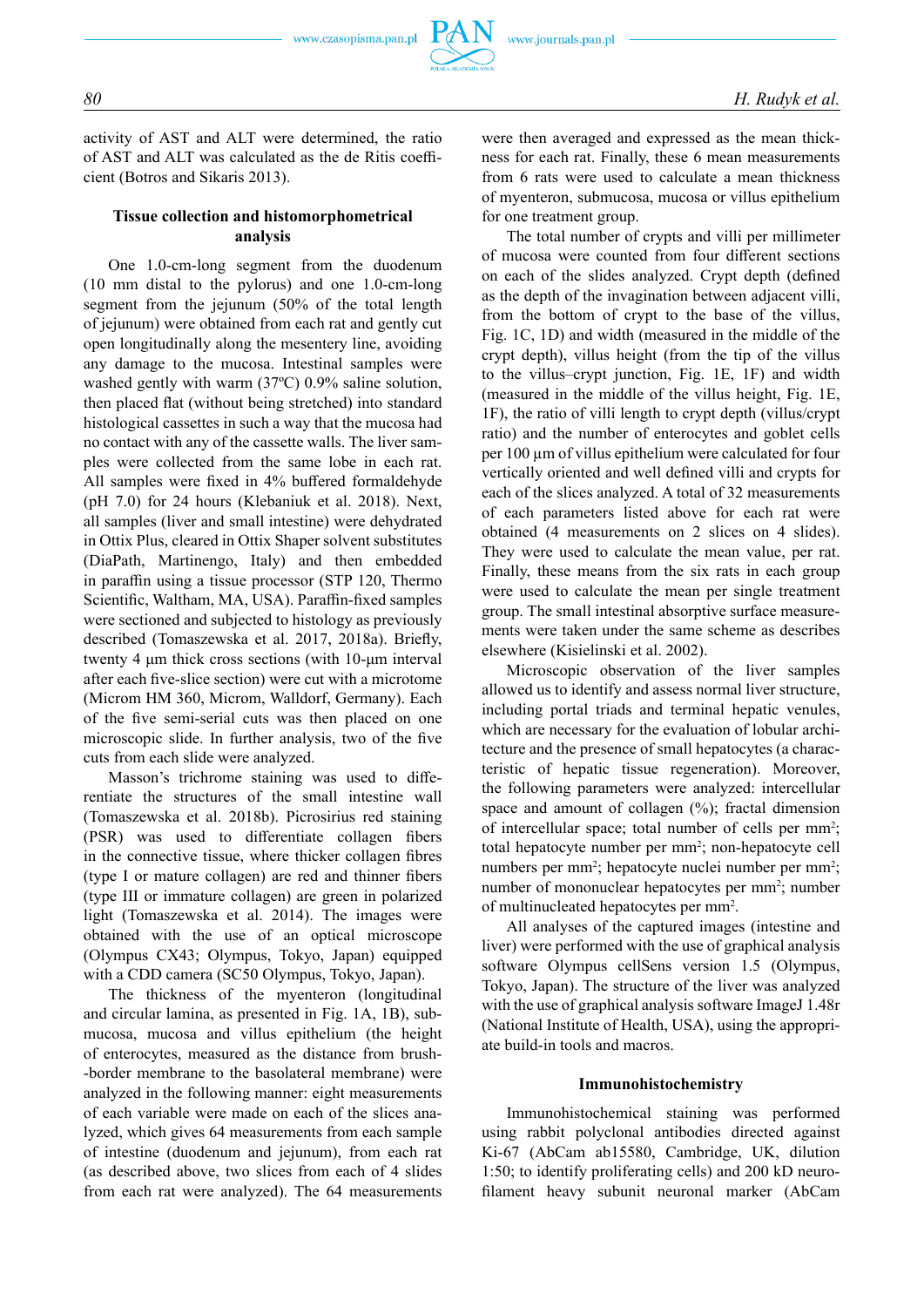## *Histomorphometrical changes in intestine structure ... 81*

Table 1. Serum biochemical parameters measured in control and fumonisins-intoxicated male Wistar rats.

| Item                  | Group           |                 |            |
|-----------------------|-----------------|-----------------|------------|
|                       | Control         | Fumonisin       | $p$ -value |
| AST(U/L)              | $117 + 25$      | $439 \pm 32$    | ***        |
| ALT (U/L)             | $70 + 4$        | $66 \pm 6$      | n.s.       |
| The De Ritis ratio    | $1.67 \pm 0.09$ | $6.66 \pm 0.03$ | ***        |
| Total protein $(g/L)$ | $74.1 \pm 4.2$  | $63.3 \pm 6.5$  | $***$      |
| Urea $(mmol/L)$       | $5.6 \pm 0.6$   | $7.1 \pm 0.5$   | ***        |
| $GGT$ (U/L)           | $2.0 \pm 0.11$  | $3.0 \pm 0.19$  | ***        |
| Amylase (U/L)         | $1715 \pm 80.7$ | $2038 \pm 44.8$ | ***        |

Statistical significance: n.s. – not significant; \*\*  $p<0.01$ ; \*\*\*  $p<0.001$ .

AST – aspartate transaminase; ALT – alanine transaminase; GGT – gamma-glutamyl transferase.

ab8135, Cambridge, UK, dilution 1:200; to localize the submucous and myenteric plexuses). Immunohistochemical procedures have been previously described (Tomaszewska et al. 2012), according to the manufacturer's protocols. Microscopic images of the immunohistochemistry reactions were subjected to further analysis and the variables analyzed included: regarding Ki-67 - the number of proliferating cells per  $0.01 \text{ mm}^2$ of the gland surface and the proliferating cell index, as the number of proliferating cells as the percent of all gland cells (Fig. 1G, 1H); regarding neurofilament detection - the cross sectional area of the nerve ganglion, sphericity, perimeter and mean diameter. A total number of 32 measurements of each parameter analyzed was obtained per rat and the measurements were performed in the manner described above.

#### **Statistical analysis**

Each individual rat was considered as an experimental unit. The data were analyzed using Statistica 13 software (TIBCO Software Inc., Palo Alto, CA, USA). The normality of data distribution was tested using the Shapiro-Wilk test. Comparisons between normally distributed data were carried out using the Student's t test. When the data did not meet the assumptions for parametric tests, the Mann–Whitney U test was applied. For all tests a p-value less than 0.05 was considered statistically significant. All results are expressed as means  $\pm$  standard deviation.

## **Results**

#### **Body weight, liver and kidneys weight**

The mean body weight of the rats was not different between groups at the start of the experiment (C group: 212*±*3 g; FB group: 223±4 g). At the end of experiment the control rats were significantly heavier ( $p<0.05$ ) than the FB-intoxicated rats (C group: 235*±*2 g; FB group:  $219±3$  g). FB-intoxicated rats had significantly heavier livers  $(39.7\pm1.3 \text{ g})$  compared to those of the control rats  $(33.9\pm0.2 \text{ g}; \text{p} < 0.05)$ . The liver weight relative to body weight (14.42 $\pm$ 0.08 g/kg of body weight) in the control group was significantly lower  $(p<0.05)$  than that observed in the FB-intoxicated group  $(18.12\pm0.59 \text{ g/kg})$ of body weight). There were no significant differences in kidney weight between the control and FB-intoxicated groups  $(5.2\pm0.1 \text{ g and } 6.5\pm0.5 \text{ g, respectively}).$ The relative kidneys weight was significantly higher ( $p$ <0.05) in the FB-intoxicated group (2.96 $\pm$ 0.22 g/kg of body weight) compared to that of the control group  $(2.21\pm0.04 \text{ g/kg of body weight}).$ 

#### **Serum biochemistry**

Serum AST activity was significantly higher in the FB group compared to the control group  $(P<0.001)$ , while the ALT activity was not different between groups (Table 1). The physiological ranges for serum AST and ALT activity for rats are reported as 95-100 U/L and 49-69 U/L, respectively (Harkness and Wagner 1995). The De Ritis ratio was elevated  $(p<0.001)$  in the FB group compared to that in the control group. Serum GGT and amylase activities were also significantly increased  $(p<0.001)$  in FB-intoxicated rats (Table 1).

#### **Gastro-intestinal tract morphology**

Total duodenal wall thickness did not differ among groups (Table 2). The FB intoxication resulted in a significant reduction in the longitudinal layer of the myenteron  $(p<.001)$ , while the circular layer was similar to that of the control group. Moreover, the thickness of the mucosa was similar in both groups, but a significantly reduced submucosa thickness was observed in the FB-intoxicated rats  $(p<0.001)$ . The FB intoxica-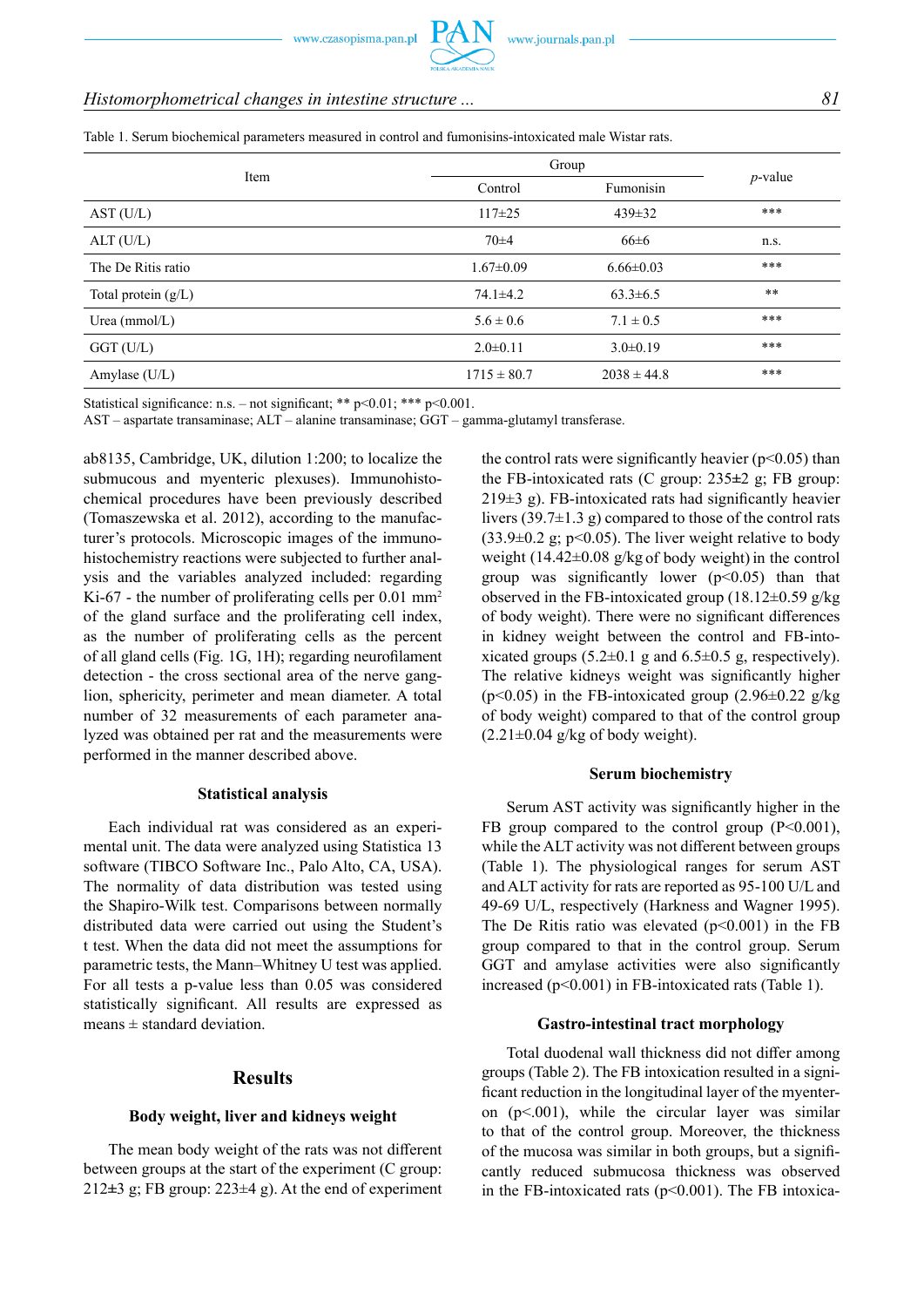|  | Table 2. Effect of dietary fumonisins intoxication on the histomorphometrical parameters of the duodenum in male Wistar rats |  |  |  |  |  |  |  |  |  |  |
|--|------------------------------------------------------------------------------------------------------------------------------|--|--|--|--|--|--|--|--|--|--|
|--|------------------------------------------------------------------------------------------------------------------------------|--|--|--|--|--|--|--|--|--|--|

| Item                                                   | group             | $p$ -value        |         |
|--------------------------------------------------------|-------------------|-------------------|---------|
|                                                        | control           | fumonisin         |         |
| Total thickness (µm)                                   | 840±150           | 874±94            | n.s.    |
| Myenteron thickness $(\mu m)$                          |                   |                   |         |
| Longitudinal lamina                                    | $69.3 \pm 10.7$   | $43.9 \pm 13.0$   | ***     |
| Circular lamina                                        | $63.8 \pm 16.0$   | $66.8{\pm}9.8$    | n.s.    |
| Mucosa thickness (μm)                                  | $698 \pm 109$     | 740±94            | n.s.    |
| Submucosa thickness $(\mu m)$                          | $52.3 \pm 13.3$   | $42.2 \pm 6.5$    | ***     |
| Villus length $(\mu m)$                                | $561\pm56$        | $433 \pm 90$      | $\star$ |
| Villus thickness, $(\mu m)$                            | 99.7±27.1         | $100.1 \pm 21.9$  | n.s.    |
| Total number of villi (mm <sup>-1</sup> )              | $8.65 \pm 1.49$   | $8.04 \pm 1.19$   | n.s.    |
| Villus epithelium thickness (µm)                       | $18.1 \pm 3.6$    | $18.4 \pm 5.6$    | n.s.    |
| Crypt depth (µm)                                       | $204 \pm 34$      | $159 \pm 52$      | ***     |
| Crypt width (µm)                                       | $49.5 \pm 10.6$   | $39.6 \pm 7.6$    | ***     |
| Crypt number $(mm-1)$                                  | $19.3 \pm 3.1$    | $21.0 \pm 4.6$    | n.s.    |
| Intestine absorptive surface $(\mu m^2)$               | $10.13 \pm 1.58$  | $9.56 \pm 2.55$   | n.s.    |
| Enterocyte number per 100 µm of villus                 | $15.1 \pm 3.1$    | $15.6 \pm 3.1$    | n.s.    |
| Number of goblet cells per 100 µm of villus            | $4.65 \pm 1.08$   | $2.71 \pm 0.64$   | ***     |
| Villus/crypt ratio                                     | $2.96 \pm 0.42$   | $2.89 \pm 0.66$   | n.s.    |
| Thin/thick collagen ratio                              | $0.080 \pm 0.031$ | $0.131 \pm 0.033$ | $* *$   |
| Ki number per $0.01 \text{ mm}^2$ of the gland surface | $70.4 \pm 15.4$   | $44.6 \pm 8.5$    | $* *$   |
| Ki index (%)                                           | $45.6 \pm 7.5$    | $31.5 \pm 3.4$    | $* *$   |

Statistical significance: n.s. – not significant; \* p<0.05; \*\* p<0.01; \*\*\* p<0.001.

Villus/crypt ratio - the ratio of the villi length to the crypt depth; Ki number - the number of proliferating cells; Ki index - the number of proliferating cells in relation to all gland cells.

tion also resulted in significantly narrower and shallower crypts ( $p<0.001$  for both parameters), as well as significantly shorter villi  $(p<0.05)$ , with a higher number of goblet cells  $(p<0.001)$ . No other changes in the duodenum were observed.

The influence of the fumonisins on the histomorphometrical parameters of the jejunum in rats is presented in Table 3. Total jejunal wall thickness did not differ between groups. FB intoxication resulted in a significant reduction in both laminas of the myenteron ( $p<0.001$  and  $p<0.05$ , for longitudinal and circular lamina, respectively). Moreover, the thickness of mucosa and submucosa was significantly reduced in FB-intoxicated rats  $(p<0.05$  for both parameters). Although the number of villi did not change after FB intoxication, the villi became significantly shorter and thicker in rats from the FB group  $(p<0.001$  for both cases). The intake of FB toxins resulted in significantly deeper crypts  $(p<0.001)$ , a reduced absorptive surface area in the jejunum ( $p<0.001$ ), as well as a reduced length of villi to the depth of crypt ratio  $(p<0.01)$ . No other changes in the jejunum were observed.

A lowered proliferation rate of intestinal gland cells and a reduced Ki index were observed in the FB group, irrespective of the section of intestine examined (Table 2 and Table 3;  $p<0.01$  for all parameters). FB intoxication resulted in a significantly reduced area and mean diameter of the submucous plexus in the duodenum (Table 4,  $p<0.01$  for both parameters) as well as a significant reduction in all of the parameters measured in both plexuses in the jejunum  $(p<0.005$ for all parameters in the myenteric plexus and  $p<0.01$ for perimeter and mean Feret diameter and  $p<0.05$  for area and mean diameter in the submucous plexus) except sphericity. Sphericity measured in the jejunum was significantly increased  $(p<0.001$  and  $p<0.05$ for the myenteric and submucous plexuses, respectively; Table 5) in FB intoxicated rats.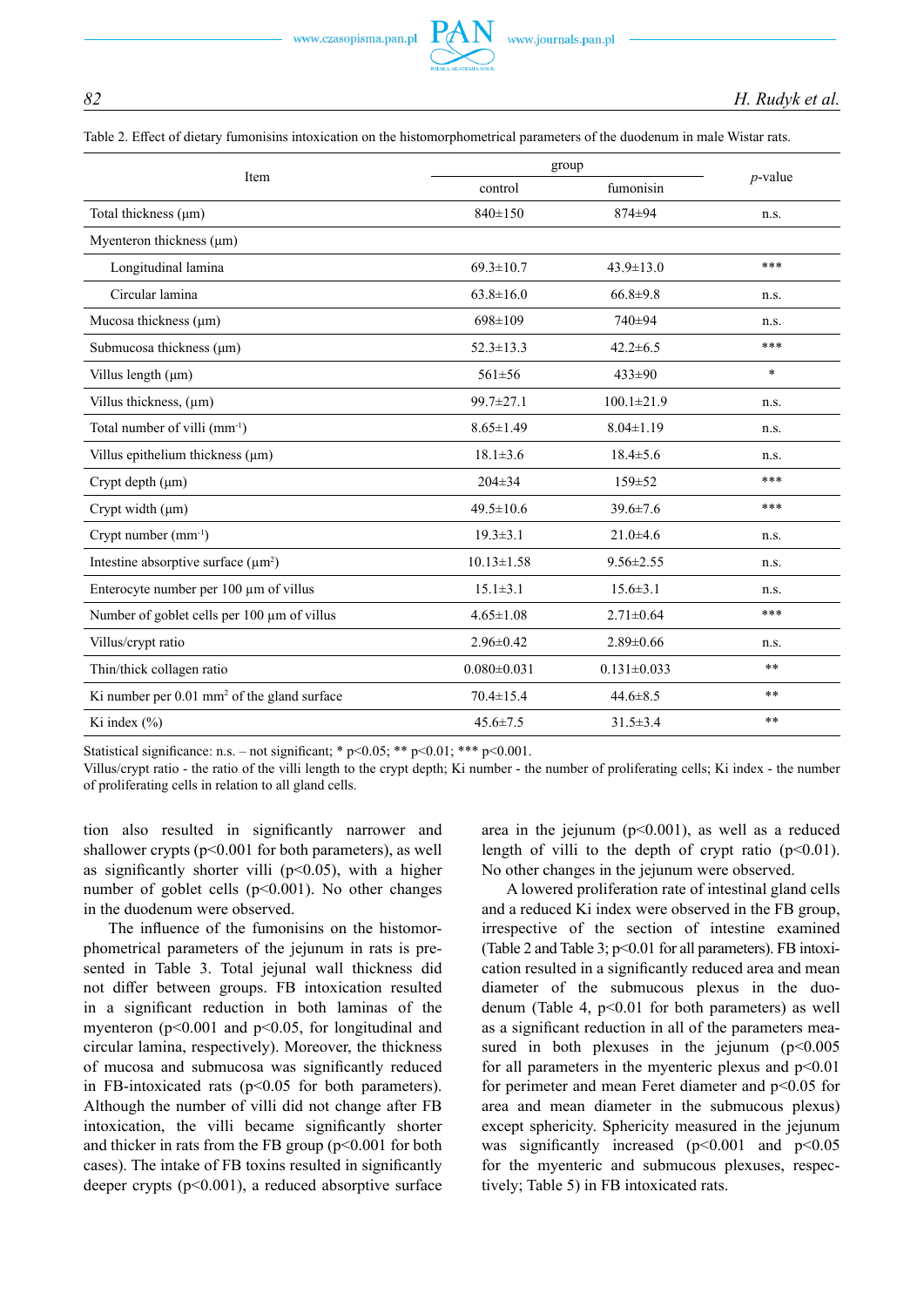Table 3. Effect of dietary fumonisins intoxication on the histomorphometrical parameters of the jejunum in male Wistar rats.

| Item                                                    | Group             | $p$ -value        |        |
|---------------------------------------------------------|-------------------|-------------------|--------|
|                                                         | Control           | Fumonisins        |        |
| Total thickness (µm)                                    | $725 \pm 85$      | $742 \pm 112$     | n.s.   |
| Myenteron thickness (µm)                                |                   |                   |        |
| Longitudinal lamina                                     | $55.4 \pm 10.6$   | $37.7 \pm 9.4$    | ***    |
| Circular lamina                                         | $53.7 \pm 14.3$   | $58.8 \pm 7.1$    | $\ast$ |
| Mucosa thickness (µm)                                   | $632\pm91$        | $672\pm 66$       | $\ast$ |
| Submucosa thickness (μm)                                | $34.5 \pm 8.0$    | $30.7 \pm 5.9$    | $\ast$ |
| Villus length $(\mu m)$                                 | $611\pm63$        | $442 \pm 70$      | ***    |
| Villus thickness, um                                    | $84.1 \pm 13.9$   | $112.8 \pm 13.3$  | ***    |
| Total number of villi (mm <sup>-1</sup> )               | $9.61 \pm 2.09$   | $10.13 \pm 1.02$  | n.s.   |
| Villus epithelium thickness (µm)                        | $19.6 \pm 2.8$    | $20.5 \pm 4.3$    | n.s.   |
| Crypt depth (µm)                                        | $149 \pm 26$      | $192\pm 49$       | ***    |
| Crypt width (µm)                                        | $44.3 \pm 7.9$    | $45.4 \pm 9.6$    | n.s.   |
| Crypt number $(mm-1)$                                   | $20.5 \pm 4.2$    | $20.8 \pm 2.6$    | n.s.   |
| Intestine absorptive surface $(\mu m^2)$                | $12.96 \pm 1.81$  | $8.51 \pm 1.52$   | ***    |
| Enterocyte number per 100 µm of villus                  | $15.3 \pm 1.4$    | $15.3 \pm 2.7$    | n.s.   |
| Number of goblet cells per 100 µm of villus             | $4.72 \pm 1.89$   | $3.83 \pm 0.99$   | n.s.   |
| Villus/crypt ratio                                      | $4.21 \pm 0.64$   | $2.43 \pm 0.81$   | **     |
| Thin/thick collagen ratio                               | $0.065 \pm 0.024$ | $0.219 \pm 0.061$ | ***    |
| Ki number per 0.01 mm <sup>2</sup> of the gland surface | $71.2 \pm 13.1$   | $37.4\pm 6.9$     | **     |
| Ki index $(\% )$                                        | $47.8 \pm 11.5$   | $35.5 \pm 6.2$    | **     |

Statistical significance: n.s. – not significant; \*  $p<0.05$ ; \*\*  $p<0.01$ ; \*\*\*  $p<0.001$ .

Villus/crypt ratio – the ratio of the villi length to the crypt depth; Ki number – the number of proliferating cells; Ki index – the number of proliferating cells in relation to all gland cells.

FB intake also resulted in a significant increase of intercellular space, by  $213\%$  ( $p<0.001$ ), and in its fractal dimension  $(p<0.001)$  compared to that of the control group (Table 6). Moreover, a decrease in collagen area and in its fractal dimension in the liver of FB-intoxicated rats was observed p<0.001 for both parameters). The total number of nuclei  $(p<0.01)$ , hepatocyte nuclei (p<0.001), multinuclear and mononuclear nuclei ( $p<0.001$  and  $p<0.05$ , respectively) were reduced in the FB group. Only the number of non- -hepatocyte cells was similar in both groups.

#### **Collagen fibers**

PSR staining was evaluated to identify the collagen maturity and the type I (thick, mature) versus type III collagen (thin, immature) fibers. The thick collagen fibers stain red or yellow and the thin collagen fibers stain green. It was possible to determine collagen maturity through the calculation of the ratio of green to red collagen fibers (immature to mature ratio). In the control group, the amount of immature collagen fibers both in the duodenum and jejunum was significantly lower compared to that observed in the FB-intoxicated rats. The FB-intoxication also resulted in a 1.6-fold  $(p<0.01)$ and 3.37-fold  $(p<0.001)$  increase in immature collagen fibers in the duodenum and jejunum, respectively (Fig. 2; Table 2 and 3).

#### **Histopathological analysis of the liver tissue**

Microscopic assessment of liver structure in FB-intoxicated rats showed no marked differences in portal triads and terminal hepatic venule distribution in the tissue. However, irregularity in hepatocyte cords was observed in FB intoxicated rats, as well as irregular sinusoids with blurred borders. Moreover, FB intoxication caused heterogeneous and darker staining of hepatocyte cytoplasm, showing rough endoplasmic reticulum deposits compared to that observed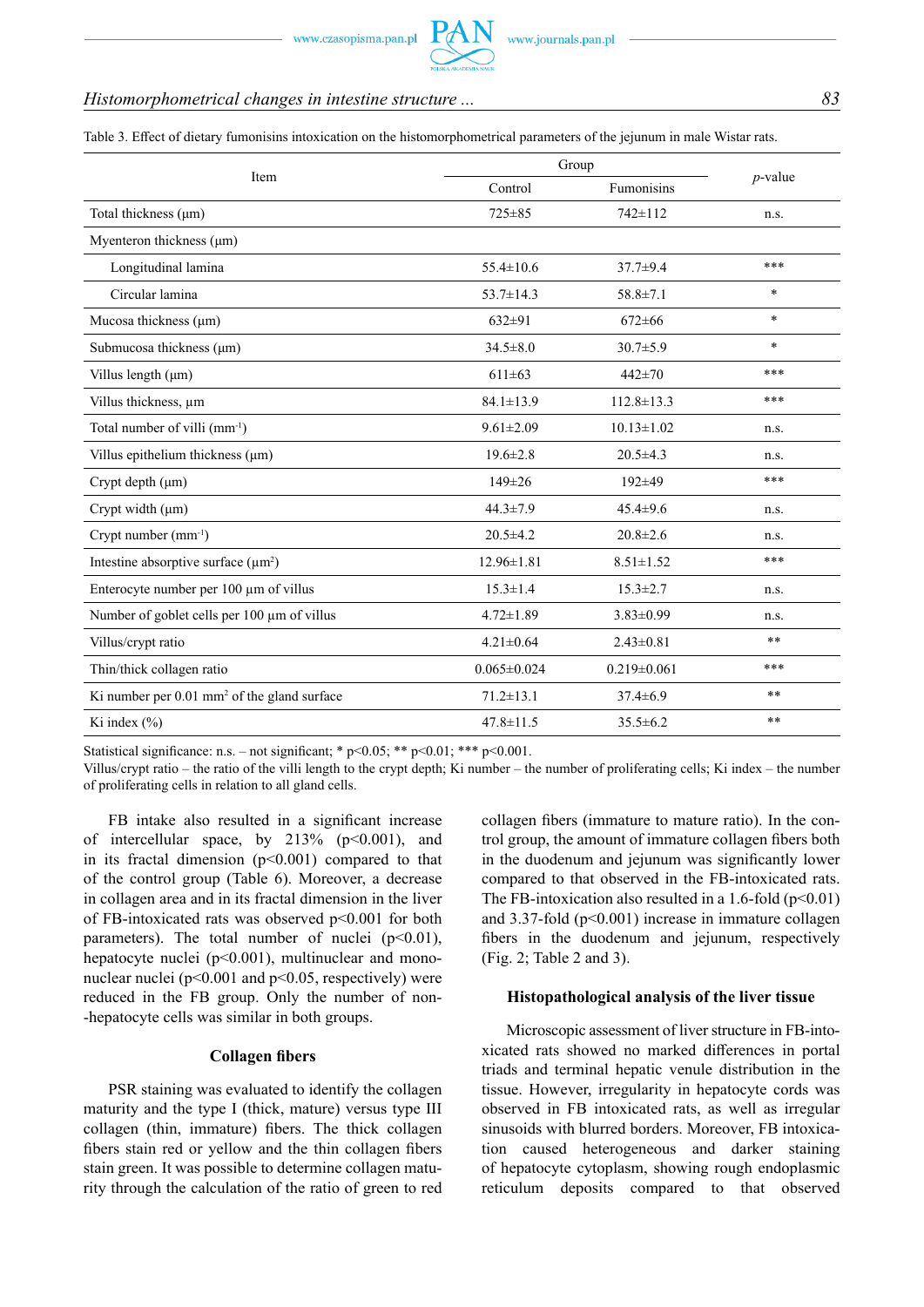Table 4. Effect of dietary fumonisins intoxication on the histomorphometrical parameters of the enteric nervous plexuses in the duodenum of male Wistar rats.

|                   | Group             |            |  |
|-------------------|-------------------|------------|--|
| Control           | <b>Fumonisins</b> | $p$ -value |  |
|                   |                   |            |  |
| $2175 \pm 1514$   | $2341 \pm 1542$   | n.s.       |  |
| $213 \pm 110$     | $223 \pm 113$     | n.s        |  |
| $63.3 \pm 31.1$   | $67.0 \pm 33.1$   | n.s.       |  |
| $45.5 \pm 115.0$  | $48.0 \pm 13.8$   | n.s.       |  |
| $0.277 \pm 0.223$ | $0.259 \pm 0.188$ | n.s.       |  |
|                   |                   |            |  |
| $1114\pm 618$     | $777\pm378$       | **         |  |
| $137\pm42$        | $120\pm 41$       | n.s.       |  |
| $41.1 \pm 12.6$   | $36.1 \pm 11.9$   | n.s.       |  |
| $35.6 \pm 8.1$    | $29.3 \pm 6.1$    | $\ast\ast$ |  |
| $0.442 \pm 0.178$ | $0.377 \pm 0.217$ | n.s.       |  |
|                   |                   |            |  |

Statistical significance: n.s. – not significant; \*\*  $p$  < 0.01.

Table 5. Effect of dietary fumonisins intoxication on the histomorphometrical parameters of the enteric nervous plexuses in the jejunum of male Wistar rats.

|                               |                   | Group             |            |
|-------------------------------|-------------------|-------------------|------------|
| Item                          | Control           | Fumonisins        | $p$ -value |
| Myenteric plexus              |                   |                   |            |
| Area $(\mu m^2)$              | $2770 \pm 1430$   | $1862 \pm 1230$   | ***        |
| Perimeter $(\mu m)$           | $272 \pm 115$     | $207 \pm 102$     | ***        |
| Mean Feret diameter $(\mu m)$ | $81.7 \pm 22.8$   | $61.8 \pm 29.7$   | ***        |
| Mean diameter (µm)            | $50.7 \pm 11.4$   | $42.4 \pm 10.5$   | ***        |
| Sphericity                    | $0.162 \pm 0.168$ | $0.309 \pm 0.261$ | ***        |
| Submucous plexus              |                   |                   |            |
| Area $(\mu m^2)$              | $1353 \pm 1053$   | $688 \pm 324$     | $\ast$     |
| Perimeter $(\mu m)$           | $152 \pm 68$      | $107 \pm 34$      | **         |
| Mean Feret diameter $(\mu m)$ | $45.2 \pm 18.5$   | $32.1 \pm 9.1$    | **         |
| Mean diameter $(\mu m)$       | $37.3 \pm 13.7$   | $27.9 \pm 7.0$    | $\ast$     |
| Sphericity                    | $0.327 \pm 0.174$ | $0.440 \pm 0.197$ | $\ast$     |

Statistical significance: n.s. – not significant; \*  $p<0.05$ ; \*\*  $p<0.01$ ; \*\*\*  $p<0.001$ .

in the control group. Ballooning symptoms as well as an increased number of Kupffer cells were also observed in the livers of the FB-intoxicated rats.

## **Discussion**

The dose of FBs which results in toxicity, as well as the clinical signs of toxicity vary between different species and depend on sex and age (Ledoux et al. 1992). A diagnosis of fumonisin toxicosis is difficult and is based only on the presence of clinical signs, histopathological examination or the presence of fumonisins in the feed. Loss of body weight is not always reported. Gelderblom et al. (1994) first reported a significant decrease in body weight as a result of reduced feed intake in rats consuming FB-contaminated feed (250 mg/kg), while the consumption of fed contamina-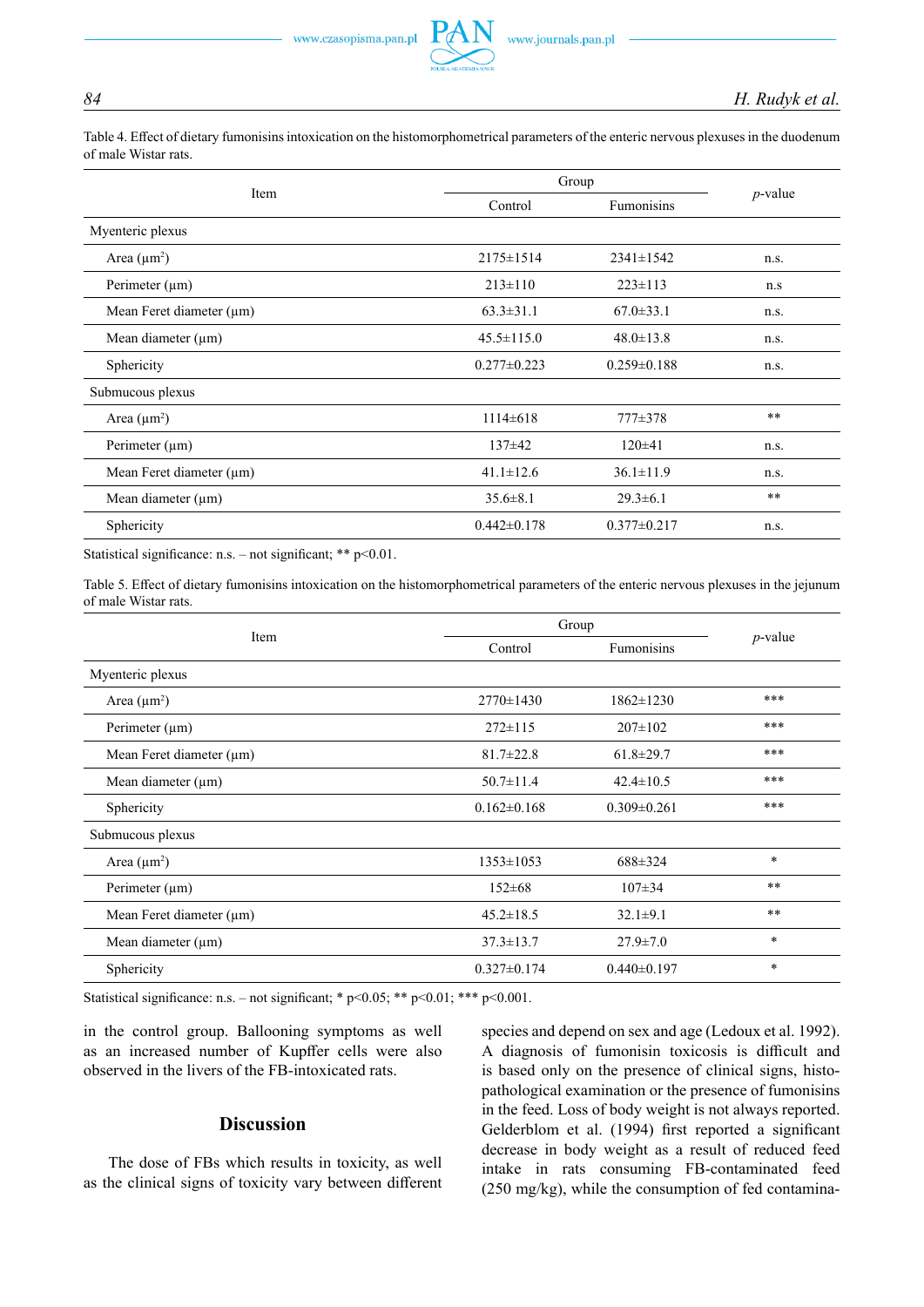## *Histomorphometrical changes in intestine structure ... 85*



Fig. 2. Representative photographs of the collagen total area. Collagen type I – mature (red arrows) and collagen type III – immature (green arrows) in the small intestine of control and FB intoxicated male Wistar rats. The 4 µm sections of wall intestine were PSR stained. Scale bar =  $50 \mu m$ .

Table 6. Effect of dietary fumonisins intoxication on the histomorphometrical parameters of the liver in male Wistar rats.

| Item                                     | Group             |                   |            |
|------------------------------------------|-------------------|-------------------|------------|
|                                          | Control           | Fumonisins        | $p$ -value |
| Intercellular space (% of area fraction) | $5.62 \pm 1.10$   | $11.97 \pm 1.106$ | ***        |
| Collagen area $(\% )$                    | $3.68 \pm 0.76$   | $1.44\pm0.30$     | ***        |
| Intercellular space fractal dimension    | $1.398 \pm 0.048$ | $1.648 \pm 0.053$ | ***        |
| Collagen area fractal dimension          | $1.725 \pm 0.047$ | $1.434\pm0.062$   | ***        |
| Number of cells (per $mm2$ )             |                   |                   |            |
| Total nuclei                             | $375 \pm 49$      | $319\pm37$        | **         |
| Total hepatocyte nuclei                  | $241\pm39$        | $178 \pm 23$      | ***        |
| Mononuclear hepatocytes                  | $218 \pm 33$      | $13 + 22$         | ***        |
| Multinuclear hepatocytes                 | $23\pm9$          | $15 \pm 3$        | $\ast$     |
| Non-hepatocyte cells                     | $134 \pm 33$      | $141\pm27$        | n.s.       |

Statistical significance: n.s. – not significant; \*  $p<0.05$ ; \*\*  $p<0.01$ ; \*\*\*  $p<0.001$ .

ted with FB1 (50 or 100 mg/kg of feed) for 21 days did not affect feed intake and thus body weight (Abel and Gelderblom 1998). In the current study, FB-intoxication also had effect on body weight and the clinical chemistry, and histomorphometrical results support the histopathological observations that the liver is the main target organ affected by FBs. The changes in serum biochemistry parameters (including the De Ritis ratio) observed in the FB rats are indicative of liver damage and are in agreement with previous studies that found FB1+FB2 to be hepatotoxic to rats, resulting in significantly elevated serum ALT and AST activities (Voss et al. 1995, Gelderblom et al. 1996). Significantly elevated serum amylase activity in FB- -treated rats was also observed in the current study, which could be indicative of pancreatic or liver injury.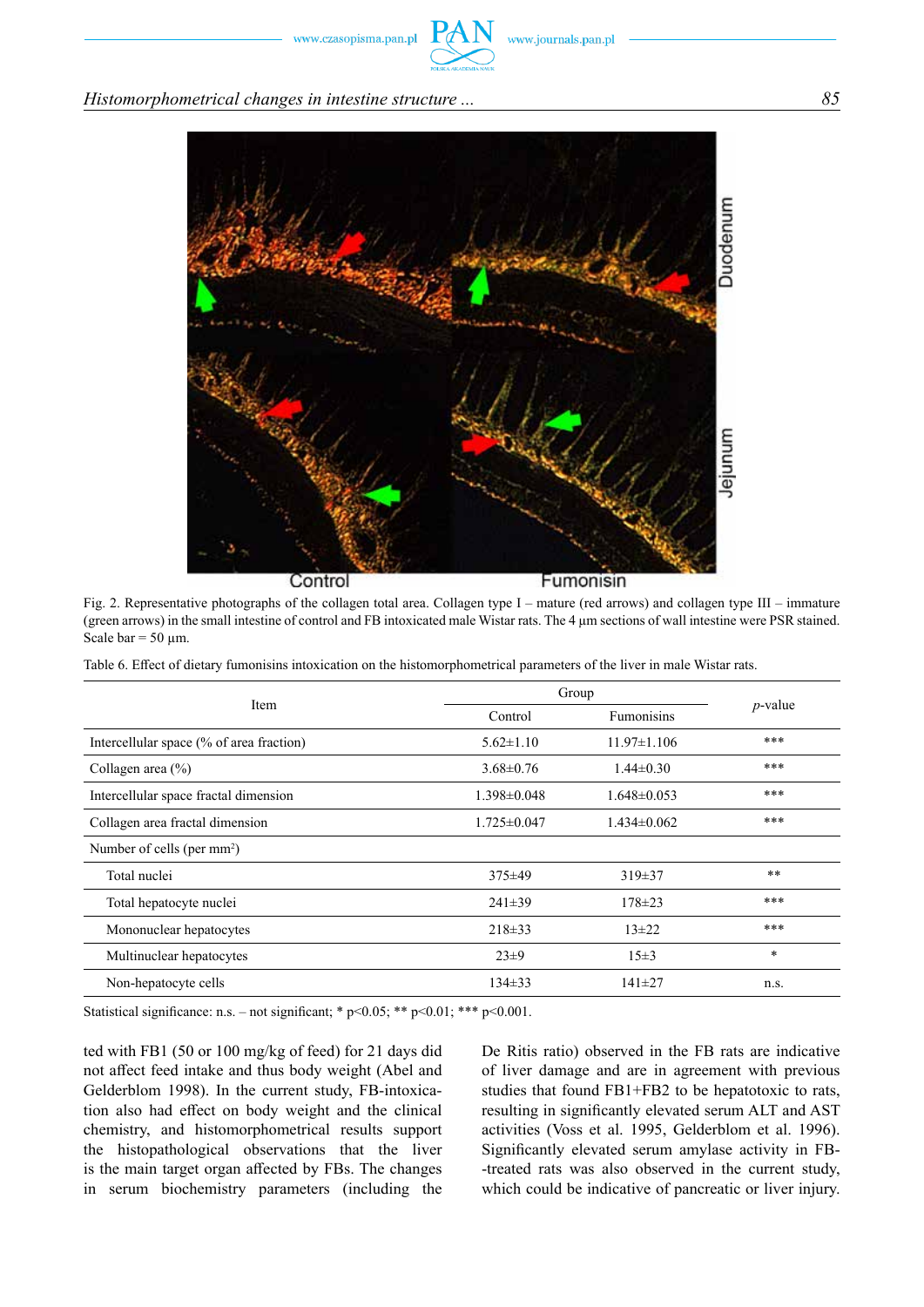Gamma-glutamyl transferase, which is commonly used as a marker of liver disease and bile duct problems, was also significantly higher in FB-intoxicated rats. This finding is also in agreement with some previous studies that have reported fumonisin-induced pancreatic necrosis (Voss et al. 2007). Moreover, the small intestine is exposed to the highest level of FBs and the intestinal epithelial cells are in direct contact with FBs consumed in the diet. Norred et al. (1993) have shown that 80% of FB1 given to rats is excreted in the feces within 48 hours of consumption, and enterohepatic circulation prolongs the exposure of intestinal cells to FBs. Martinez-Larranaga et al. (1999) have showed that intestinal absorption of intragastrically administered FB1 (10 mg/kg body weight) in rats is low (3.5% of dose), but rapid. Similarly in pigs, the bioavailability of FB1 after intragastric administration is between 3–6% (Prelusky et al. 1995). However, whether this low bioavailability, a consequence of reduced intestinal absorption, is caused by poor transport of the FBs across the epithelium of the intestine or by the strong binding of fumonisins with the chyme, remains unclear (Bouhet and Oswald 2007).

For this reason, despite low bioavailability of FBs, oral exposure to FBs is associated with histopathological degenerative alteration in hepatocytes like mild vacuolar degeneration and ballooning, which were also observed in our rats. When changes in biochemical indicators occur in the absence of severe clinical symptoms, histopathological assessment is the only way we are able to determine the degree of advancement and classification of the pathological lesions. The histopathological assessment includes the assessment of various structures within the intestinal mucosa including: epithelium (size of enterocytes, number of goblet cells, cell infiltration), lamina propria (fibrosis), crypts (depth) and intestinal villi (length, width, shape). Many of the histopathological changes observed in our rats occurred irrespective of the section of intestine analyzed. Our present data and former studies in domestic animals suggest that FBs could impair the intestinal absorption of nutrients.

This could be partly explained by the villous fusion and atrophy observed in the intestine of pigs treated with 30 mg of FB1/kg of feed (Piva et al. 2005) and chickens fed with 61–546 mg of FB1/kg of feed (Javed et al. 2005). Hyperplasia of intestinal goblet cells and the mild to moderate tissue lesions, including villi atrophy and fusion are observed in broiler chickens and pigs exposed to FB1 (Brown et al. 1992, Grenier et al. 2012, Rauber et al. 2013). Broiler chickens fed a diet contaminated with FBs (18.6 mg FB1+FB2/kg feed) for 15 days displayed reduced small intestinal length, in the absence of any other changes in the duodenum and jejunum (Antonissen et al. 2015). However, reduced ileal crypt depth has also been noted (Antonissen et al. 2015).

The above mentioned results, irrespective of the section of the intestinal tract, are all related to the negative impact of FBs on intestinal epithelial cell proliferation, the reduction in villus renewal and impairment of intestinal absorption of nutrients (Bouhet and Oswald 2007, Robert et al. 2017). Proliferating cells are more sensitive to the toxic effects of FB1 than confluent cells (Bouhet et al. 2004, Antonissen et al. 2015).

There are many reports on the observed FB-induced changes in histological structure of the small intestine mucosa in various animal species. However, there is a paucity of data on the effects of FBs on the intestinal wall innervation in the duodenum and jejunum. Our study showed, for the first time, that chronic exposure to FBs by intragastric administration resulted in alterations in two nerve plexuses in the wall of the gastrointestinal tract. The submucosal plexus regulates the configuration of the intestinal luminal surface, controls glandular secretions, alters electrolyte and water transport and regulates local blood flow. The myenteric plexus controls muscle membrane motility and is particularly responsible for regulation of the frequency and contractile force of the muscle membrane of the gastrointestinal tract. The parameters investigated in both plexuses of the rats in the current study were significantly reduced. The changes in intestinal innervation and the significantly reduced myenteron observed in the rats could result in decreased secretory function of the small intestine and significantly weakened motor activity. Furthermore, our findings showed that exposure to the FBs for 21 days in rats at a dose of 0.1 of the estimated  $LD_{50}$  could have influence the elasticity or healing process of the small intestine by influencing the ratio of different types of collagens fibers (type I and III).

We showed that FBs negatively influence small intestine regeneration and the histomorphometric parameters associated with the physiological functioning of the small intestine. FBs exposure was toxic in both the duodenum and jejunum, where significant changes in the morphology, cell proliferation, collagen wall fibers and innervation were observed. Taken together, the results obtained strengthen the hypothesis that chronic exposure to FBs could induce intestinal damage including damage to the enteric nervous system and can have consequences for overall health.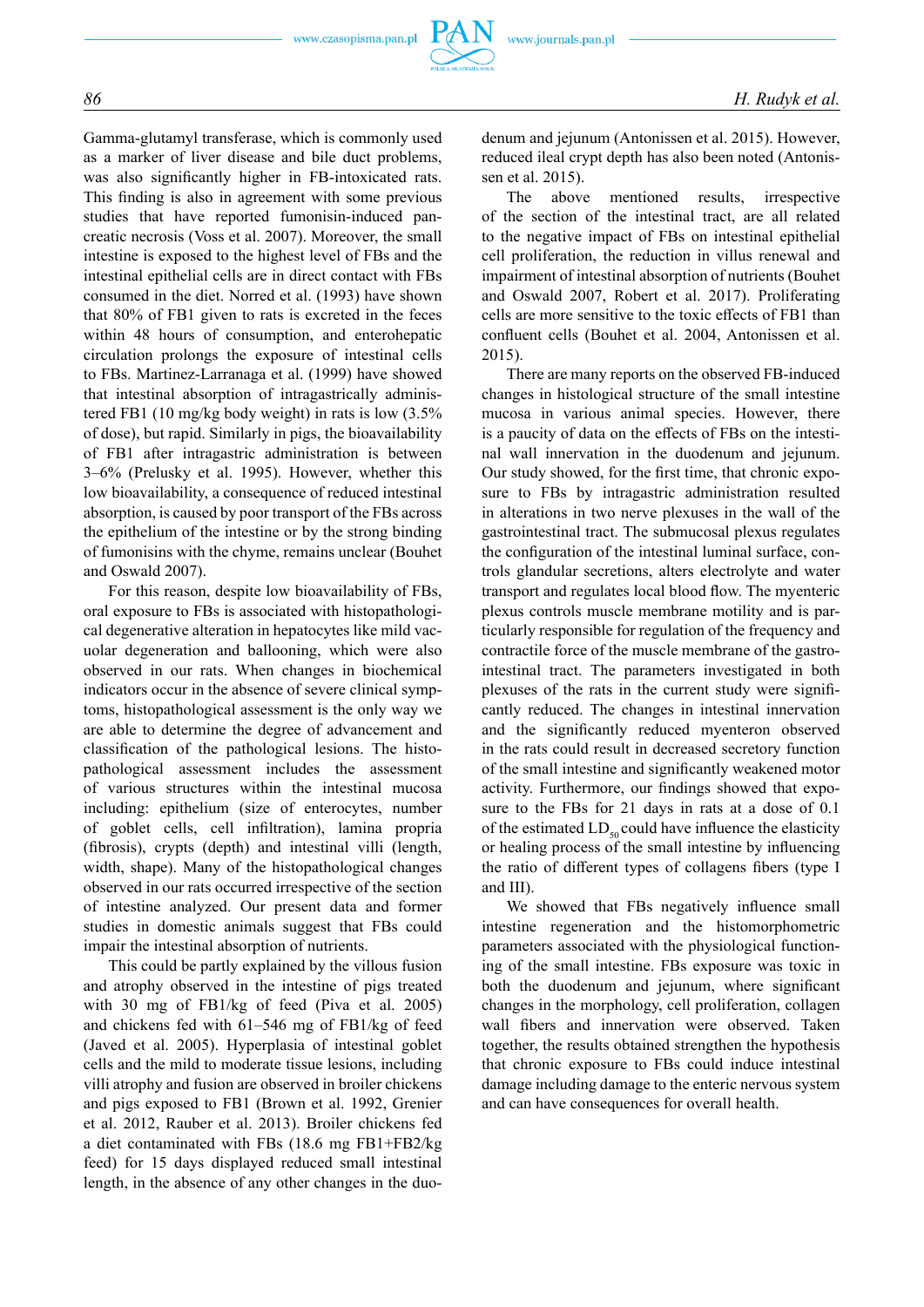*Histomorphometrical changes in intestine structure ... 87*

#### **References**

- Abel S, Gelderblom WC (**1998**) Oxidative damage and fumonisin B1-induced toxicity in primary rat hepatocytes and rat liver in vivo. Toxicology 131: 121-131.
- Antonissen G, Croubels S, Pasmans F, Ducatelle R, Eeckhaut V, Devreese M, Verlinden M, Haesebrouck F, Eeckhout M, De Saeger S, Antlinger B, Novak B, Martel A, Van Immerseel F (**2015**) Fumonisins affect the intestinal microbial homeostasis in broiler chickens, predisposing to necrotic enteritis. Vet Res 46: 98.
- Basso K, Gomes F, Bracarense AP (**2013**) Deoxynivanelol and fumonisin, alone or in combination, induce changes on intestinal junction complexes and in E-cadherin expression. Toxins (Basel) 5: 2341-2352.
- Botros M, Sikaris KA (**2013**) The De Ritis ratio: the test of time. Clin Biochem Rev 34: 117-130.
- Bouhet S, Hourcade E, Loiseau N, Fikry A, Martinez S, Roselli M, Galtier P, Mengheri E, Oswald IP (**2004**) The mycotoxin, fumonisin B1 alters the proliferation and the barrier function of porcine intestinal epithelial cells. Toxicol Sci 77: 165-171.
- Bouhet S, Oswald IP (**2007**) The intestine as a possible target for fumonisin toxicity. Mol Nutr Food Res 51: 925-931.
- Brown TP, Rottinghaus GE, Williams ME (**1992**) Fumonisin mycotoxicosis in broilers: performance and pathology. Avian Dis 36: 450-454.
- Burel C, Tanguy M, Guerre P, Boilletot E, Cariolet R, Queguiner M, Postollec G, Pinton P, Salvat G, Oswald IP, Fravalo P (**2013**) Effect of low dose of fumonisins on pig health: immune status, intestinal microbiota and sensitivity to Salmonella. Toxins (Basel) 5: 841-864.
- EC (European Commission) (**2006**) Commission Recommendation No 576/2006 of 17 August 2006 on the presence of deoxynivalenol, zearalenone, ochratoxin A, T-2 and HT-2 and fumonisins in products intended for animal feeding. Off J Eur Union L229:7. https://eur-lex.europa.eu/ /legal-content/EN/TXT/PDF/?uri=CELEX:32006H0576& from=EN
- FDA (Food and Drug Administration) (**2001**) Guidance for Industry: Fumonisin levels in human foods and animal feeds. Federal Register, 66: 56688-56689.
- Gelderblom WC, Cawood ME, Snyman SD, Marasas WF (**1994**) Fumonisin B1 dosimetry in relation to cancer initiation in rat liver. Carcinogenesis 15: 209-214.
- Gelderblom WC, Smuts CM, Abel S, Snyman SD, Cawood ME, van der Westhuizen L, Swanevelder S (**1996**) Effect of fumonisin B1 on protein and lipid synthesis in primary rat hepatocytes. Food Chem Toxicol 34: 361-369.
- Grenier B, Bracarense AP, Schwartz HE, Trumel C, Cossalter AM, Schatzmayr G, Kolf-Clauw M, Moll WD, Oswald IP (**2012**) The low intestinal and hepatic toxicity of hydrolyzed fumonisin B1 correlates with its inability to alter the metabolism of sphingolipids. Biochem Pharmacol 83: 1465-1473.
- Harkness JE, Wagner JE (**1995**) The biology and medicine of rabbits and rodents, 4th ed., Williams & Wilkins, Philadephia.
- Javed T, Bunte RM, Dombrink-Kurtzman MA, Richard JL, Bennett GA, Côté LM, Buck WB (**2005**) Comparative pathologic changes in broiler chicks on feed amended

with *Fusarium proliferatum* culture material or purified fumonisin B1 and moniliformin. Mycopathologia 159: 553-564.

- Kierończyk B, Rawski M, Józefiak D, Świątkiewicz S (**2017**) Infectious and non-infectious factors associated with leg disorders in poultry – a review. Ann Anim Sci 17: 645-669.
- Kisielinski K, Willis S, Prescher A, Klosterhalfen B, Schumpelick V (**2002**) A simple new method to calculate small intestine absorptive surface in the rat. Clin Exp Med 2: 131-135.
- Klebaniuk R, Tomaszewska E, Dobrowolski P, Kwiecień M, Burmańczuk A, Yanovych D, Zasadna Z, Szymańczyk S, Burmańczuk N, Muszyński S (**2018**) Chloramphenicol- -induced alterations in the liver and small intestine epithelium in pigs. Ann Anim Sci 18: 429-440.
- Ledoux DR, Brown TP, Weibking TS, Rottinghaus GE (**1992**) Fumonisin toxicity in broiler chicks. J Vet Diagn Invest 4: 330-333.
- Martinez-Larranaga MR, Anadon A, Diaz MJ, Fernandez- -Cruz ML, Martinez MA, Frejo MT, Martinez M, Fernandez R, Anton RM, Morales ME, Tafur M (**1999**) Toxicokinetics and oral bioavailability of fumonisin B1. Vet Hum Toxicol 41: 357-362.
- McKean C, Tang L, Tang M, Billam M, Wang Z, Theodorakis CW, Kendall RJ, Wang JS (**2006**) Comparative acute and combinative toxicity of aflatoxin B1 and fumonisin B1 in animals and human cells. Food Chem Toxicol 44: 868-876.
- Norred WP, Plattner RD, Chamberlain WJ (**1993**) Distribution and excretion of [14C] fumonisin B1in male Sprague-Dawley rats. Nat Toxins 1: 341-346.
- Piva A, Casadei G, Pagliuca G, Cabassi E, Galvano F, Solfrizzo M, Riley RT, Diaz DE (**2005**) Activated carbon does not prevent the toxicity of culture material containing fumonisin B1 when fed to weanling piglets. J Anim Sci 83: 1939-1947.
- Prelusky DB, Savard ME, Trenholm HL (**1995**) Pilot study on the plasma pharmacokinetics of fumonisin B1 in cows following a single dose by oral gavage or intravenous administration. Nat Toxins 3: 389-394.
- Rauber RH, Oliveira MS, Mallmann AO, Dilkin P, Mallmann CA, Giacomini LZ, Nascimento VP (**2013**) Effects of fumonisin B1 on selected biological responses and performance of broiler chickens. Pesq Vet Bras 33: 1081-1086.
- Riley RT, Voss KA (**2006**) Differential sensitivity of rat kidney and liver to fumonisin toxicity: organ-specific differences in toxin accumulation and sphingoid base metabolism. Toxicol Sci 92: 335-345.
- Robert H, Payros D, Pinton P, Théodorou V, Mercier-Bonin M, Oswald IP (**2017**) Impact of mycotoxins on the intestine: are mucus and microbiota new targets? J Toxicol Environ Health B Crit Rev 20: 249-275.
- Ross PF, Rice LG, Osweiler GD, Nelson PE (**1992**) A review and update of animal toxicoses associated with fumonisin- -contaminated feeds and production of fumonisins by *Fusarium* isolates. Mycopathologia 117: 109-114.
- Rudyk H, Tomaszewska E, Kotsyumbas I, Muszyński S, Tomczyk-Warunek A, Szymańczyk S, Dobrowolski P, Wiącek D, Kamiński D, Brezvyn O (**2019**) Bone homeostasis in experimental fumonisins intoxication of rats. Ann Anim Sci 19: 403-419.